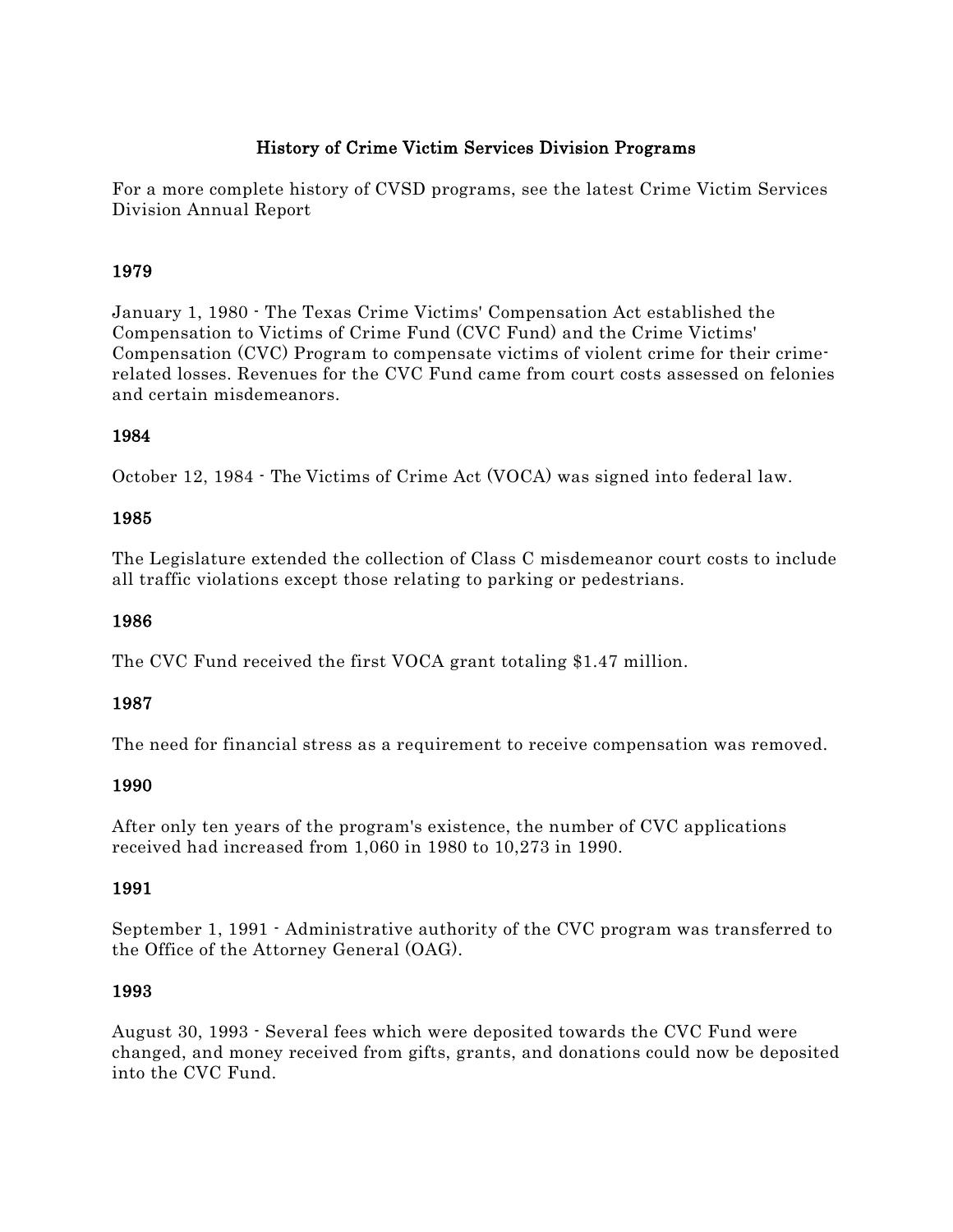## 1995

The maximum award on a CVC application for catastrophic injuries was increased from \$25,000 to \$50,000.

## 1997

In 1997, the Fund became a constitutionally-dedicated account that can be used only for the purpose of providing victim-related compensation or assistance. Also, the Texas Code of Criminal Procedure was amended to authorize the appropriation of monies from the CVC Fund for grants and contracts supporting victim-related services or assistance. That same Legislature appropriated dollars for the first such grants and contracts supporting victim-related services or assistance.

The maximum award on a CVC application increased from \$25,000 to \$50,000 and the maximum on catastrophic cases increased from \$50,000 to \$100,000.

## 2001

CVC began to provide reimbursements to law enforcement agencies for forensic sexual assault exams. Disabled Peace Officer benefits –an additional \$200,000 – was added to the CVCA, and the maximum award on a CVC application for catastrophic injuries increased from \$100,000 to \$125,000.

## 2007

The Texas Department of Criminal Justice was required to contract with a private vendor to provide pay telephone services to inmates. From that service, the CVC Fund receives the first \$10 million in revenue and 50 percent of revenue beyond \$10 million.

A \$5 fee was placed on patrons of sexually oriented businesses, of which, up to \$25 million in revenue per biennium would be transferred into the Sexual Assault Program Fund to be used for awarding grants to sexual assault programs and rape crisis centers across the state.

## 2008

June 1, 2008 - The OAG established the Address Confidentiality Program to provide a substitute post office box with mail forwarding for victims of family violence, stalking, and sexual assault.

## 2009

The Legislature authorized the OAG to transfer up to 50 percent of any remaining money more than \$5 million into the CVC Fund to be used for compensation payments.